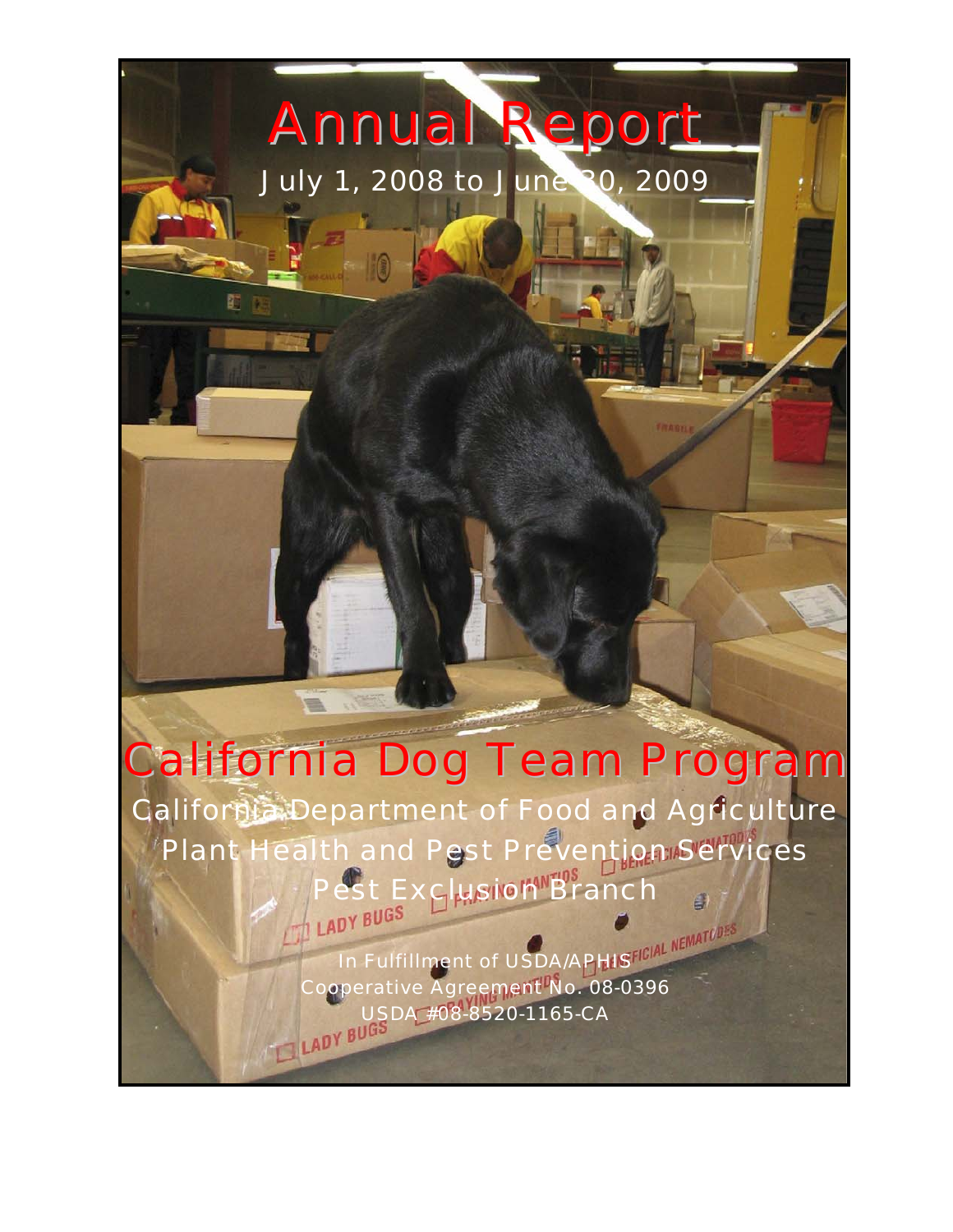#### **Purpose of Cooperative Agreement #08-0396**

The purpose of cooperative agreement #08-0396 (USDA #08-8520-1165-CA) is to implement the use of the California Dog Teams to enhance inspection and surveillance activities related to plant products entering the State of California via parcel delivery facilities and airfreight terminals.

#### **Purpose of Annual Report**

The purpose of the annual report is to document accomplishments of the activities outlined in the work plan. This report is in fulfillment of USDA cooperative agreement #08-0396, USDA #08-8520-1165-CA.

#### **Work Plan Activities Performed by CDFA**

CDFA distributed funds to County Agricultural Commissioners (CAC) for the purposes of continued training and maintenance of dogs, training new handlers and fulfilling Dog Team activities as outlined in the work plan. CDFA conducted database (information capture) training for handlers and biologists working with Dog Teams. CDFA also acted as liaison between CAC's and the National Detector Dog Training Center and has also communicated significant pest finds and smuggling information to USDA/SITC.

#### **Work Plan Activities Performed by County Agricultural Commissioners**

For the full reporting period (July 1, 2008-June 30, 2009) California had two funded Dog Teams operating out of Contra Costa County (covers the San Francisco Bay Area) and San Bernardino County (covers the Inland Empire).

In October 2008, three counties (Fresno, Sacramento, and San Diego) sent handlers to the 10-week training course at the National Detection Dog Training Center in Florida. All three handlers successfully completed training and graduated in December 2008. Beginning in January 2009, the three additional teams operated out of Fresno County, Sacramento County (covers the Sacramento Valley Area), and San Diego County **(Table 1)**.

| <b>Dog Team</b> | <b>Months in Operation During Reporting Period</b> | <b>Area Covered</b>      |
|-----------------|----------------------------------------------------|--------------------------|
| Contra Costa    | July 1, 2008-June 30, 2009 (12 months)             | San Francisco Bay Area   |
| Fresno          | January 1, 2009- June 30, 2009 (6 months)          | <b>Fresno County</b>     |
| Sacramento      | January 1, 2009- June 30, 2009 (6 months)          | <b>Sacramento Valley</b> |
| San Bernardino  | July 1, 2008-June 30, 2009 (12 months)             | <b>Inland Empire</b>     |
| San Diego       | January 1, 2009- June 30, 2009 (6 months)          | <b>San Diego County</b>  |

**TABLE 1: Operating CA Dog Teams** 

#### **County Agricultural Commissioner's Accomplishments:**

The CA Dog Teams have demonstrated that unmarked parcels present a high-risk pathway for harmful pests to enter California **(Table 2)**. Between July 1, 2008-June 30, 2009, CA Dog Teams alerted on 39,973 total marked and unmarked parcels containing agricultural product. Of the total alerts, 1,303 were unmarked parcels containing agricultural commodities **(Table 3)**. A total of 117 pests were intercepted during the reporting period, which included 17 actionable A-rated pests **(Table 4)** and 100 actionable Qrated pests **(Table 5)**. Some of these interceptions involved multiple pest specimens in a single package. Additionally, due to the efforts of the CA Dog Teams, 191 rejections were issued for violations of state and federal plant quarantine laws and regulations.

| <b>TABLE 2: CA DOG Teams -Parcels, Pests and Violations</b> |          |  |  |  |
|-------------------------------------------------------------|----------|--|--|--|
| Total Parcels Alerted on by Dog                             | 39,973*  |  |  |  |
| Total Parcels Unmarked with Agricultural Commodities        | $1,303*$ |  |  |  |
| Total A & Q Pests                                           | $117*$   |  |  |  |
| Total Violations of Plant Quarantine Law and Regulations    | $191*$   |  |  |  |

**TABLE 2: CA Dog Teams -Parcels, Pests and Violations** 

*\*Data reflects only six months of full program operation AND the initiation of a new data collection system. Statewide training for new data collection system is in progress.*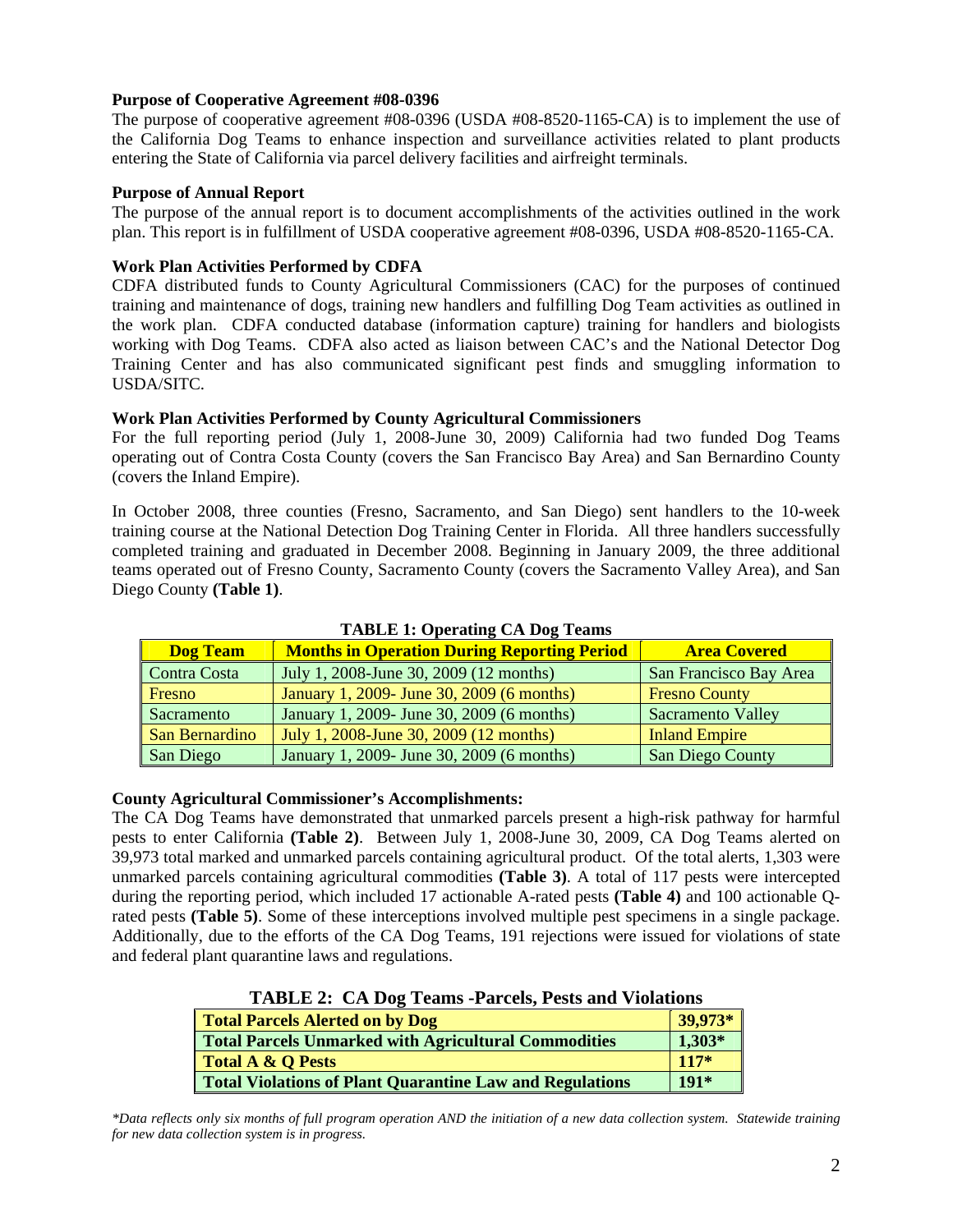#### **Trends in Unmarked Parcels**

During reporting period (July 1, 2008-June 30, 2009), Dog Teams conducted inspections at a total of 63 facilities throughout the state. During that time, the number of unmarked parcel found to contain agricultural products was highest in the month of June 2009, with a total of 191 reported unmarked parcels that month, with December 2008 having the second highest number of unmarked parcels found to contain agricultural products (175) **(Table 3).**



**TABLE 3: Detections of Unmarked Parcels** 

#### **Significant Pest Interceptions**

The tables below list the number and type of actionable pests found as a result of the efforts of a Dog Team during the reporting period. Following the tables is a narrative of the most interesting finds during the reporting period.

| Number of<br><b>Interceptions</b> | <b>Scientific Name</b> |                | <b>Common Name/Notes</b>  | <b>Origin</b> | <b>Rating</b> |
|-----------------------------------|------------------------|----------------|---------------------------|---------------|---------------|
|                                   | Dysmicoccus            | grassii        | Mealybug                  | FL.           | A             |
|                                   | Diaprepes              | abbreviatus    | Root Weevil               | Unknown       | A             |
|                                   | Ischnaspis             | longirostris   | <b>Black Thread Scale</b> | FL            | A             |
| $\mathfrak{D}$                    | Pinnaspis              | buxi           | <b>Boxwood Scale</b>      | FL            | A             |
|                                   | Wasmannia              | auropunctata   | Ant                       | Unknown       | A             |
|                                   | Darna                  | pallivitta     | Limacodid Moth            | HI            | A             |
| 6                                 | Howardia               | biclavis       | Mining Scale              | HI            | A             |
|                                   | Ceroplastes            | rubens         | Red Wax Scale             | HI            | A             |
|                                   | Hemiberlesia           | palmae         | Scale                     | HI            | A             |
|                                   | Pseudoparlatoria       | parlatorioides | False Paralatoria Scale   | FL            | A             |
|                                   | Ceroplastes            | rusci          | Fig Wax Scale             | FL            | A             |

| <b>TABLE 4: Significant Pests, A-Rated Interceptions</b> |  |  |
|----------------------------------------------------------|--|--|
|----------------------------------------------------------|--|--|

July 1, 2008 – June 30, 2009

**17 Total A-Rated Pest Interceptions**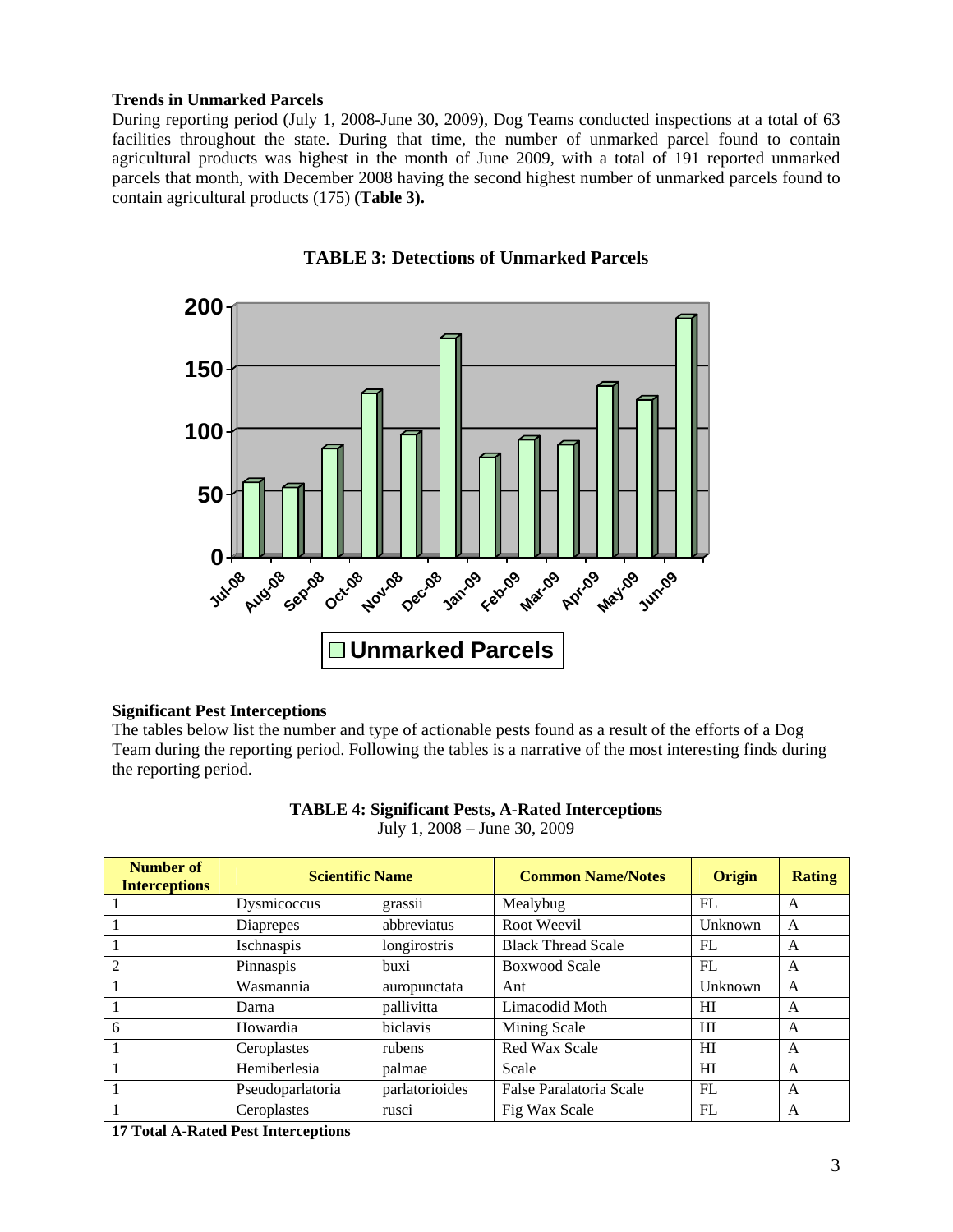#### **TABLE 5: Significant Pests, Q-Rated Interceptions**

July 1, 2008 – June 30, 2009

| <b>Number of</b><br><b>Interceptions</b> | <b>Scientific Name</b> |                      | <b>Common Name/Notes</b>          | Origin                          | <b>Rating</b>  |
|------------------------------------------|------------------------|----------------------|-----------------------------------|---------------------------------|----------------|
| 1                                        | Abgrallaspis           | possibly cyanophylli | <b>Armored Scale</b>              | MX                              | $\mathbf Q$    |
| $\mathbf{1}$                             | Acari                  |                      | partial specimen                  | Unknown                         | Q              |
| $\mathbf{1}$                             | Aleurodicus            | dispersus            | Spiraling Whitefly                | HI                              | $\mathbf Q$    |
| $\mathbf{1}$                             | Aleurodicus            | sp.                  | Whitefly                          | FL                              | Q              |
| 1                                        | Aleurotrachelus        | sp.                  | Whitefly                          | MX                              | $\mathbf Q$    |
| $\mathbf{1}$                             | Ancopolepsis           | gracilis             |                                   | H <sub>I</sub>                  | $\mathbf Q$    |
| $\mathbf{1}$                             | Anoplolepis            | gracilipes           | Ant                               | HI                              | Q              |
| $\mathbf{1}$                             | Aonidiella             | sp.                  | <b>Armored Scale</b>              | H <sub>I</sub>                  | Q              |
| $\mathbf{1}$                             | Arvelius               | albopunctatus        | Stink bug                         | FL                              | Q              |
| $\mathbf{1}$                             | Aulacaspis             | tubercularis         | <b>Armored Scale</b>              | Unknown                         | Q              |
| 1                                        | <b>Battus</b>          | philenor             | Pipevine Sawllowtail              | Unknown                         | Q              |
| 1                                        | Blattodea              | Blattidae            | early instar nymph                | FL                              | Q              |
| $\mathbf{1}$                             | Brachymyrmex           | sp.                  | Ant                               | Unknown                         | $\mathbf{O}$   |
| $\mathbf{1}$                             | Camponotus             | sp.                  | Carpenter Ant                     | FL                              | Q              |
| $\mathbf{1}$                             | Coccotrypes            | sp.                  | <b>Bark Beetle</b>                | Unknown                         | Q              |
| $\mathbf{1}$                             | Coleoptera             | Curculiondae         | sub-family: Baridinae, non-native | Unknown                         | Q              |
| 1                                        | Colocasia              | cf. esculenta        |                                   | Unknown                         | Q              |
| $\mathbf{1}$                             | Diaspis                | sp.                  | <b>Armored Scale</b>              | $\ensuremath{\text{MX}}\xspace$ | $\overline{Q}$ |
| $\mathbf{1}$                             | Diptera                | Agromyzidae          |                                   | MX                              | Q              |
| $\mathbf{1}$                             | Diptera                | Cecidomyiidae        |                                   | Unknown                         | $\mathbf Q$    |
| $\mathbf{1}$                             | Empoasca               | sp.                  | Leafhopper                        | HI                              | Q              |
| $\mathbf{1}$                             | Gastropoda             |                      | Shell Broken                      | HI                              | $\mathbf Q$    |
| $\mathbf{c}$                             | Gyponana               | sp.                  | Leafhopper                        | Unknown                         | Q              |
| $\mathbf{1}$                             | Hemiptera              | Miridae              |                                   | Unknown                         | Q              |
| $\mathbf{1}$                             | Hemiptera              | Pentatomidae         | (Nymph)                           | FL                              | Q              |
| $\mathbf{1}$                             | Hemiptera              | Tingidae             |                                   | Unknown                         | $\mathbf Q$    |
| $\overline{c}$                           | Homoptera              | Aleyrodidae          | immatures                         | FL                              | Q              |
| 5                                        | Homoptera              | Aphididae            | nymphs only, need adults to ID    | MX                              | Q              |
| 1                                        | Homoptera              | Cercopidae           | nymph                             | Unknown                         | $\mathbf Q$    |
| $\mathbf{1}$                             | Homoptera              | Cicadellidae         | nymph                             | Unknown                         | Q              |
| 4                                        | Homoptera              | Coccidae             | (or near), Immatures              | MX, HI, Unknown                 | Q              |
| 2                                        | Homoptera              | Diaspididae          | Possibly Pseudaulacaspis sp.      | MX, Unknown                     | Q              |
| 5                                        | Homoptera              | Pseudococcidae       | Immature female                   | HI, Unknown                     | Q              |
| $\mathbf{1}$                             | Homoptera              |                      |                                   | HI                              | $\overline{Q}$ |
| $\mathbf{1}$                             | Hymenoptera            |                      |                                   | Unknown                         | Q              |
| $\,1$                                    | Ipomoea                | sp                   |                                   | Unknown                         | Q              |
| $\overline{\mathcal{L}}$                 | Lepidoptera            | Pyralidae            |                                   | Unknown                         | Q              |
| $\mathbf{1}$                             | Lepidoptera            | Tortricidae          |                                   | Unknown                         | Q              |
| $\overline{c}$                           | Lepidoptera            |                      | larva, in poor condition          | HI, Unknown                     | Q              |
| $\mathbf{1}$                             | Limnobium              | spongia              |                                   | Unknown                         | Q              |
| 1                                        | Monomorium             | floricola            | Ant                               | Unknown                         | $\mathbf Q$    |
| $\mathbf{1}$                             | Moodna                 | sp                   |                                   | AL                              | Q              |
| $\overline{\mathbf{c}}$                  | Myllocerus             | sp                   | Weevil                            | FL, Unknown                     | Q              |
| $\mathbf{1}$                             | Orchamoplatus          | mammaeferus          | Croton Whitefly                   | HI                              | $\mathbf Q$    |
| 2                                        | Pheidole               | megacephala          | <b>Bigheaded Ant</b>              | HI, Unknown                     | Q              |
| 3                                        | Pheidole               | sp.                  | Ant                               | HI, Unknown                     | Q              |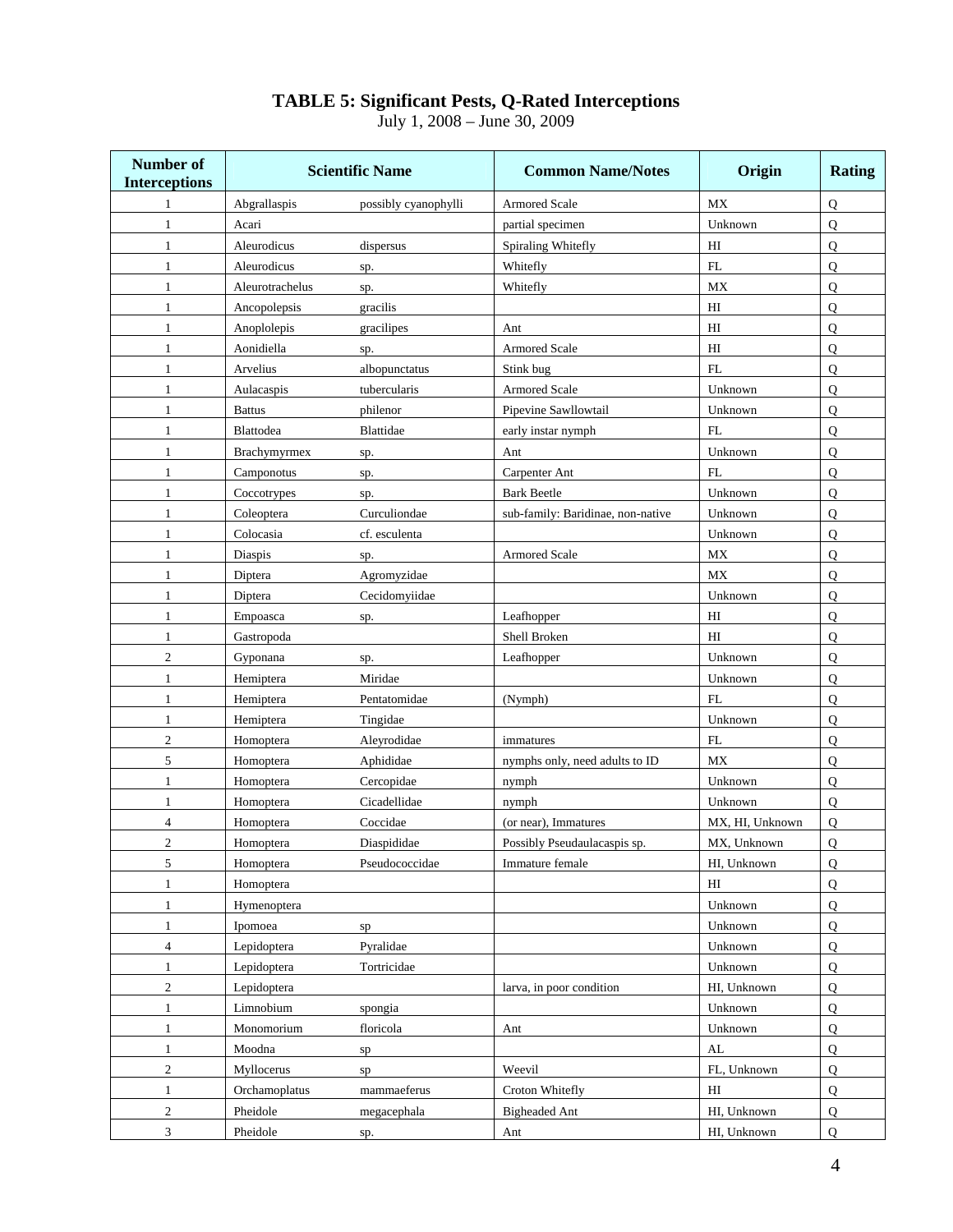| Number of<br><b>Interceptions</b> | <b>Scientific Name</b> |                       | <b>Common Name/Notes</b> | Origin          | <b>Rating</b> |
|-----------------------------------|------------------------|-----------------------|--------------------------|-----------------|---------------|
|                                   | Phyllophaga            | sp.                   | May Beetle/white Grub    | Unknown         | $\Omega$      |
|                                   | Planococcus            | sp.                   | Mealybug                 | Unknown         | $\mathbf Q$   |
|                                   | Polygonum              | aubertii              |                          | FL              | $\mathbf Q$   |
|                                   | Potentilla             | sp.                   |                          | Unknown         | Q             |
|                                   | Pseudaonidia           | trilobitiformis       | <b>Trilobe Scale</b>     | Unknown         | $\mathbf Q$   |
|                                   | Pseudoparlatoria       | parlatorioides        | False Paralatoria Scale  | FL              | $\mathbf Q$   |
|                                   | Pseudoparlatoria       | possibly perparvula   | Scale                    | MX              | $\mathbf{O}$  |
|                                   | Pulvinaria             | sp.                   | Soft Scale               | HI              | $\mathbf Q$   |
| 8                                 | Technomyrmex           | albipes               | Ant                      | HI, FL, Unknown | $\mathbf{O}$  |
| 3                                 | Tetraleurodes          | sp.                   | Redbanded Whitefly       | FL, MX          | $\mathbf Q$   |
|                                   | Thrips                 | sp. $1$               | Thrips                   | Unknown         | $\mathbf Q$   |
|                                   | <b>Thrips</b>          | sp.2                  | Thrips                   | Unknown         | $\mathbf Q$   |
| 2                                 | Thysanoptera           | Phlaeothripidae       | adult female             | Unknown         | $\mathbf Q$   |
| 4                                 | <b>Trialeurodes</b>    | sp.                   | Whitefly                 | <b>MX</b>       | $\mathbf Q$   |
|                                   | Trialeurodes           | sp. near flonidensis  | Whitefly                 | MX              | $\mathbf Q$   |
|                                   | Trialeurodes           | sp. near honidensis   | Whitefly                 | MX              | $\mathbf{O}$  |
|                                   |                        | Convolvulaceae        |                          | Unknown         | $\mathbf Q$   |
|                                   |                        | Possible Heliodinidae | possible Heliodinidae    | Unknown         | Q             |
|                                   |                        |                       | Superfamily: Fulgaroidea | HI              | Q             |

**100 Total Q-rated Pest Interceptions** 

### **Significant Pest Interceptions**

**On August 28, 2008,** San Bernardino County Dog Team Mike Cochrane and his partner, CC the dog, intercepted a package from Florida containing 20 pounds of mangos, 12 pounds of backyard grown yucca and other roots. The parcel was intercepted at the Ontario International Airport UPS terminal. The fruit was found harboring **Q-rated cockroach (Blattidae Family)**. Furthermore, the package was rejected for lack of markings (California Food and Agriculture Code, Section 6421) and violation of California Exterior Quarantine for Caribbean Fruit Fly (CCR 3252).



**On August 29, 2008,** the San Bernardino County Dog Team intercepted a package shipped from Michigan. This parcel was intercepted at the Ontario International Airport Fed Ex terminal.

The package contained **Q-rated spongeplant (***Limnobium spongia***)**. In addition to being rejected for a Q-rated aquatic weed (California Food and Agriculture Code (FAC), 6461.5) the package was rejected for lack of markings (FAC, Section

6421) and violation of California Exterior Quarantine for hydrilla (CCR 3281).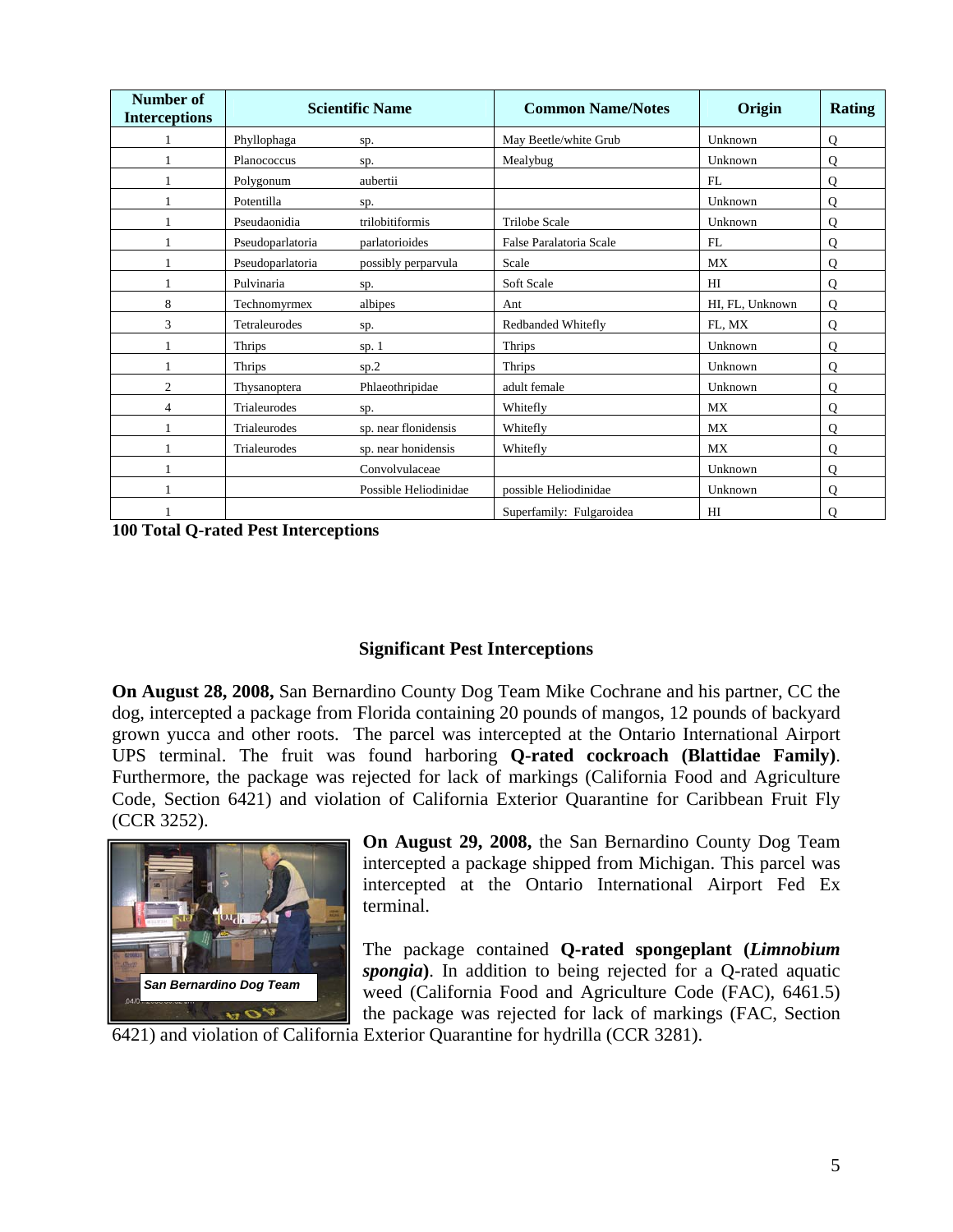**On September 11, 2008,** the Contra Costa Dog Team composed of handler Mariah Slusser and Bart the dog were conducting a parcel inspection at the FedEx facility and found an unmarked box from Florida.

The package contained outdoor cut foliage that was heavily infested with pests. Two pest and damage records were submitted: one for botany and one for entomology. In total, 90 pest samples (24 botany, 66 insect) were sent to the lab. **One A-rated fire ant (***Wasmannia auropunctata***) and 53 Q-rated pests including: ants, aphids, crickets, leafhoppers, mites, moths, morning glory (***Ipomoea sp***), plant bug, scales, spittle bug, thrips, weevils, and wild taro**.

**On January 26, 2009,** the San Bernardino County Dog Team hit on two large moving boxes. The unmarked parcels were sent from Alabama. The packages contained 50-pounds of sorghum cuttings. The inspector says that there were no roots attached to the sorghum, just long stems cut into 8-10 inch pieces. The plant material contained a **Q-rated moth (***Moodna sp.***)**; the shipment was also rejected for violation of State Exterior Quarantine for European corn borer (CCR 3263).

**On February 20, 2009** Contra Costa County Dog Team, Cecilie Siegel and Bella, intercepted a package from a private shipper in Cuautla, Mexico while working at FedEx. Cecilie explains, "There was no indication that there was plant matter in the box. The box contained a number of things that were out of our jurisdiction so the plant matter was removed and the rest was sent on." In addition to plant material, the package contained a bag of homemade crusher, Mexican cheese, candies, and other goods for personal consumption.

In total **16 Q-rated pests were intercepted including: armored scale** 

**(***Diaspis sp,* **Diaspididae Family***.***), gall midge (Cecidomyiidae Family), leaf miner (Agromyzidae Family), redbanded Whitefly (***Trialeurodes exuriae***), soft scale (Coccidae Family) and whiteflies (***Aleurotrachelus sp***.,** *Trialeurodes sp***. near** *cryptus, Trialeurodes sp.* **near** *flonidensis***,** *Trialeurodes sp.* **near** *honidensis* **and** *Trialeurodes sp***.).**

**On March 16, 2009,** Alameda County inspectors were working with the Contra Costa dog team (handler Mariah Slusser and Bart) at the Fed Ex facility. The Dog Team intercepted an unmarked package (in violation of marking requirement – Food and Agricultural Code, Section 6421) from a private shipper in Miami, Florida. The 31-pound package was in a large KFC box and contained a wide variety of plant cuttings. The Alameda County inspectors took the package back to the office where they combed through the plant material to finding **one A-rated rated mealybug (***Dysmicoccus grassii)* **and five Q-rated pests including white footed ant (***Technomyrmex albipes),* **carpenter ant** *(Camponotus sp.),* **weevil** *(Myllocerus sp.),*  **redbanded whitefly** *(Tetraleurodes sp.),* **and a whitefly** *(Aleurodicus sp.).* 



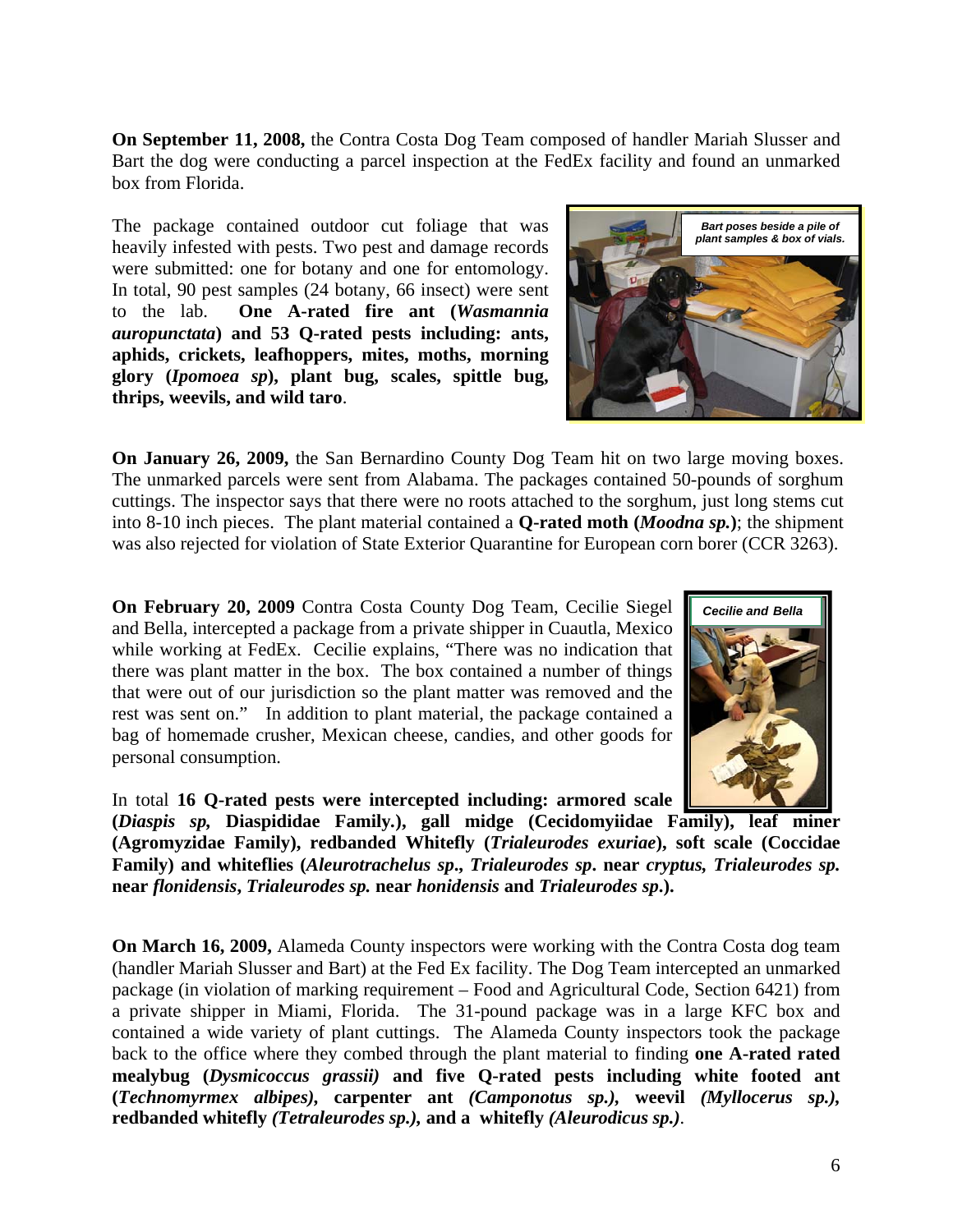

Additionally, the plant material was sent to the botany lab (nine PDRs) where it was identified. The majority of the plants were Drated; however, the package did contain a **Q-rated invasive vine (***Polygonum aubertiii***)**.

Mariah reports that Bart "had no doubt that he should get all the treats that I had on me for finding that one!" *Bundles of plant cuttings* 

**On May 4, 2009** while conducting a parcel inspection at the DHL facility, Fresno County inspector Stephanie LeBarron and her partner Chelsea intercepted a homemade care package of 'tea' from Lao. The 20 pound parcel contained unknown plant material, which was sent to the botany lab for identification. Most of the package contained nonpropagative wood chips, stem, root, and fern stipes. However, **Q-rated cinquefoil** 



**(***Potentilla sp.***)** was also found. The cinquefoil was destroyed.

**On May 15, 2009** the Contra Costa County Dog Team were performing a parcel inspection at FedEx. Bart hit on a parcel containing dwarf date palm fronds (*Phoenix roebelenii*) sent from Florida. Although the parcel was marked, Bart was able to accurately identify plant material in the box. While inspecting the fronds, the following **A-rated pest were found: Black Thread Scale (***Ischnaspis longirostris***), Boxwood Scale (***Pinnaspis buxi***), and Fig Wax Scale (***Ceroplastes rusci***). In addition to the three A-rated pest, the following Q-rated pests were found: false parlatoria scale (***Pseudoparlatoria parlatorioides***),insect eggs, soil mealybug (***Rhizoecus sp***.) and whitefly (Aleyrodidae Family)**. The package was destroyed by the County.



**On June 11, 2009,** Sacramento County Dog Team Jennifer Berger and Tassie were working at the FedEx facility with a local inspector. While working the parcel belt, Tassie hit on a white unmarked package from a private shipper. The package was wrapped in tin foil and newspaper and contained several handmade leis from Hawaii. The leis were found harboring **A-rated red wax scale (***Ceroplastes rubens***) and tropical palm scale (***Hemiberlesia palmae***) and Q-rated pests armored scale (***Aonidiella sp***.), croton** 

**whitefly (***Orchamoplatus mammaeferus***) and soft scale (***Pulvinaria sp***./Coccidae Family).** The leis were destroyed by the County.